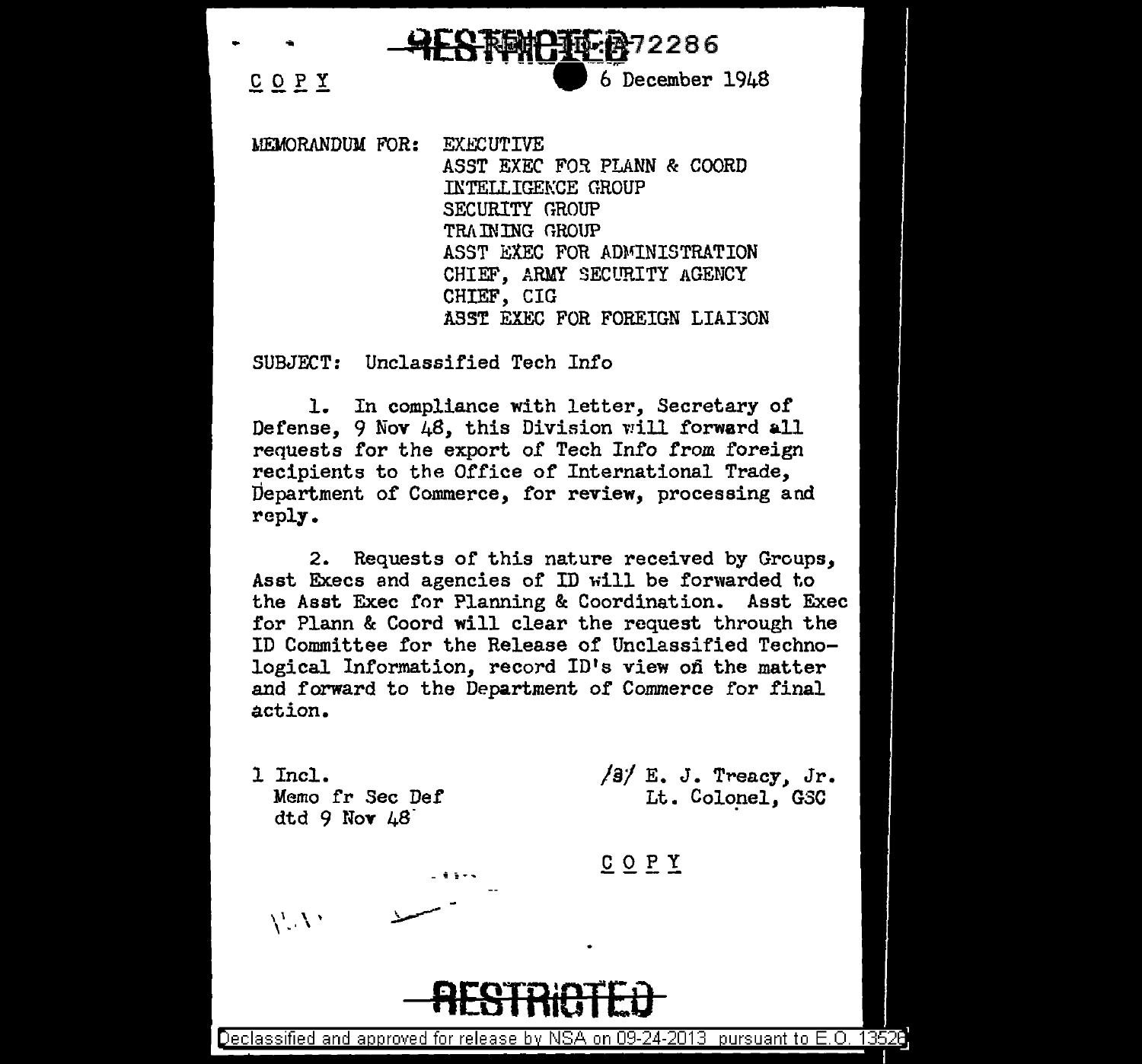

 $C$   $O$   $P$   $Y$ 

THE SECRETARY OF DEFENSE Washington

9 November 1948

MEMORANDUM FOR JOINT CHIEFS OF STAFF CHAIRMAN, MUNITIONS BOARD CHAIRMAN, RESEARCH AND DEVELOPMENT BOARD SECRETARY OF THE ARMY SECRETARY OF THE NAVY SECRETARY OF THE AIR FORCE

1. In compliance with the attached request dated 3 November 1948 from the SANACC Interdepartmental Committee on Industrial Security, I desire that requests from United States private citizens, business and professional organizations, state and local governments, and the like, for advice on the security aspects of the export of technology to foreign recipients, be feferred to the Office of International Trade of the Department of Commerce for review, processing and reply.

/s/ Forrestal

James Forrestal

Enclosure

16112 Valie

COPY

O ST